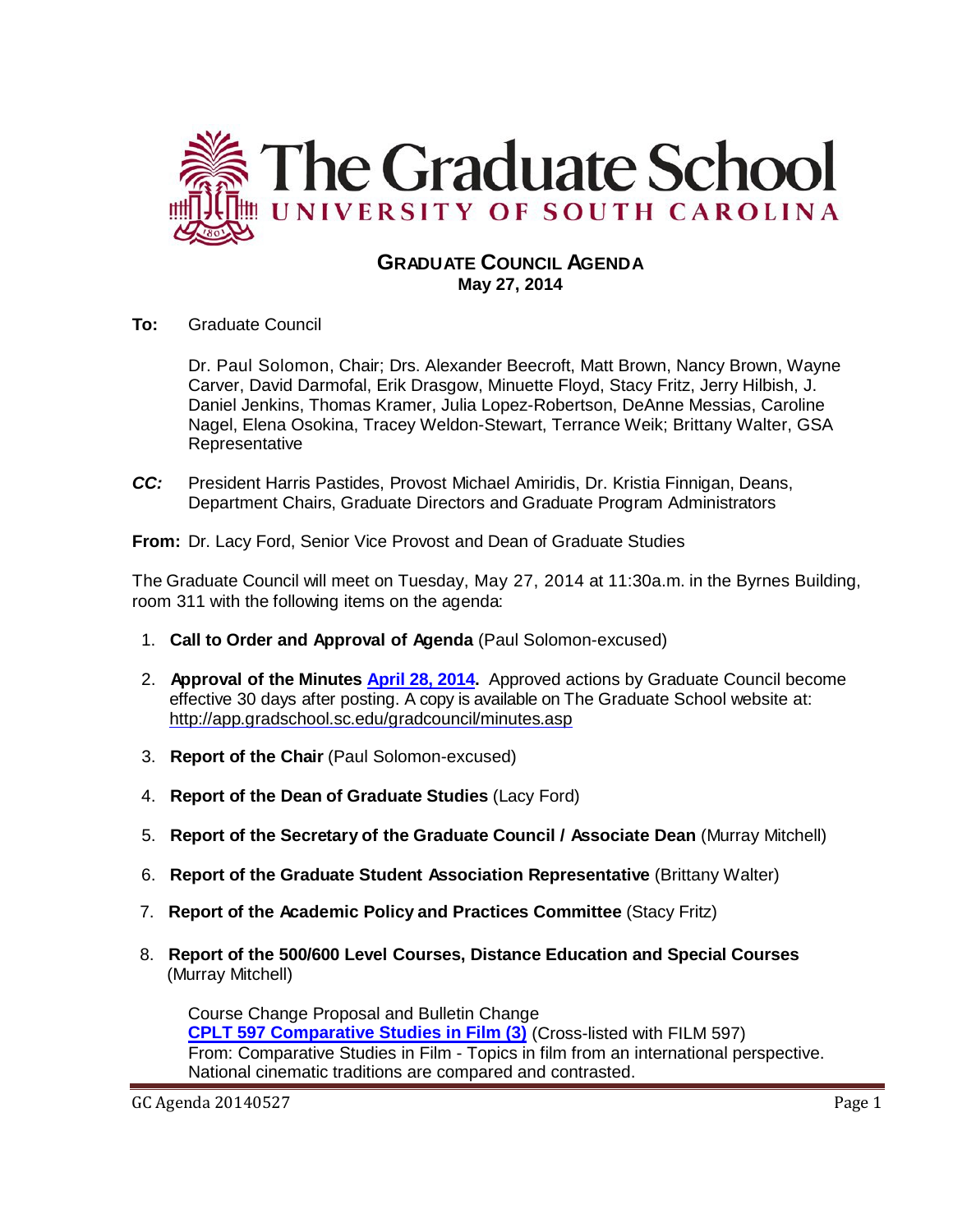To: CLPT 597 Special Topics in Comparative Studies in Film and Media (3) Topics in film and media from an international perspective. National cinematic traditions are compared and contrasted. May be repeated as content varies by title and section. **[Effective Fall 2015]** 

[Cross-listed with FILM 597]

[Prerequisites: FILM 240 or permission of instructor]

Course Change Proposal and Bulletin Change

**FILM 597 [Comparative Studies in Film \(3\)](http://gradschool.sc.edu/facstaff/gradcouncil/2013/FILM%20597%20Comparative%20Studies%20in%20Film-crosslisted.pdf)** (Cross-listed with CPLT 597) From: Comparative Studies in FILM - Topics in film from an international perspective.

National cinematic traditions are compared and contrasted. To: FILM 597 Special Topics in Comparative Studies in Film and Media (3)

Topics in film and media from an international perspective. National cinematic traditions are compared and contrasted. May be repeated as content varies by title and section. [Effective Fall 2015]

[Cross-listed with CPLT 597]

[Prerequisites: FILM 240 or permission of instructor]

Course Change Proposal and Bulletin Change

**FILM 598 [Topics in World Film \(3\)](http://gradschool.sc.edu/facstaff/gradcouncil/2013/FILM%20598_Redacted.pdf)** (Cross-listed with FORL 598, MART 594)

From: Topics in World Film – Intensive study of a specific topic concerning films produced in a country other than the United States.

To: FILM 598 Special Topics in Global Film and Media (3)

Intensive study of a specific topic concerning films produced in a country other than the United States. May be repeated as content varies by title and section.

[Effective Fall 2015]

[Cross-listed with FORL 598, MART 594]

[Prerequisites: FILM 240 or permission of instructor]

Course Change Proposal and Bulletin Change

**[FORL 598 Topics in World Film \(3\)](http://gradschool.sc.edu/facstaff/gradcouncil/2013/FORL%20598%20(Cross-listed%20with%20FILM%20598_Redacted.pdf)** (Cross-listed with FILM 598, MART 594)

From: Topics in World Film – Intensive study of a specific topic concerning films produced in a country other than the United States. Course content varies and will be announced in the schedule of courses by suffix and title.

To: FORL 598 Special Topics in Global Film and Media (3)

Intensive study of a specific topic concerning films produced in a country other than the United States. May be repeated as content varies by title and section.

[Effective Fall 2015]

[Cross-listed with FILM 598, MART 594]

[Prerequisites: FILM 240 or permission of instructor]

Course Change Proposal and Bulletin Change

**MART 595D [Media Arts Research: Global Media Culture \(3\)](http://gradschool.sc.edu/facstaff/gradcouncil/2013/MART%20595_Redacted.pdf)** (Cross-listed with FILM 598, FORL 598)

From: Media Arts Research: Global Media Culture – Research in global media culture. [Prerequisites: MART 110 and 210; or instructor permission]

To: MART 594 Special Topics in Global Film and Media (3)

Intensive study of a specific topic concerning films produced in a country other than the United States. May be repeated as content varies by title and section.

GC Agenda 20140527 Page 2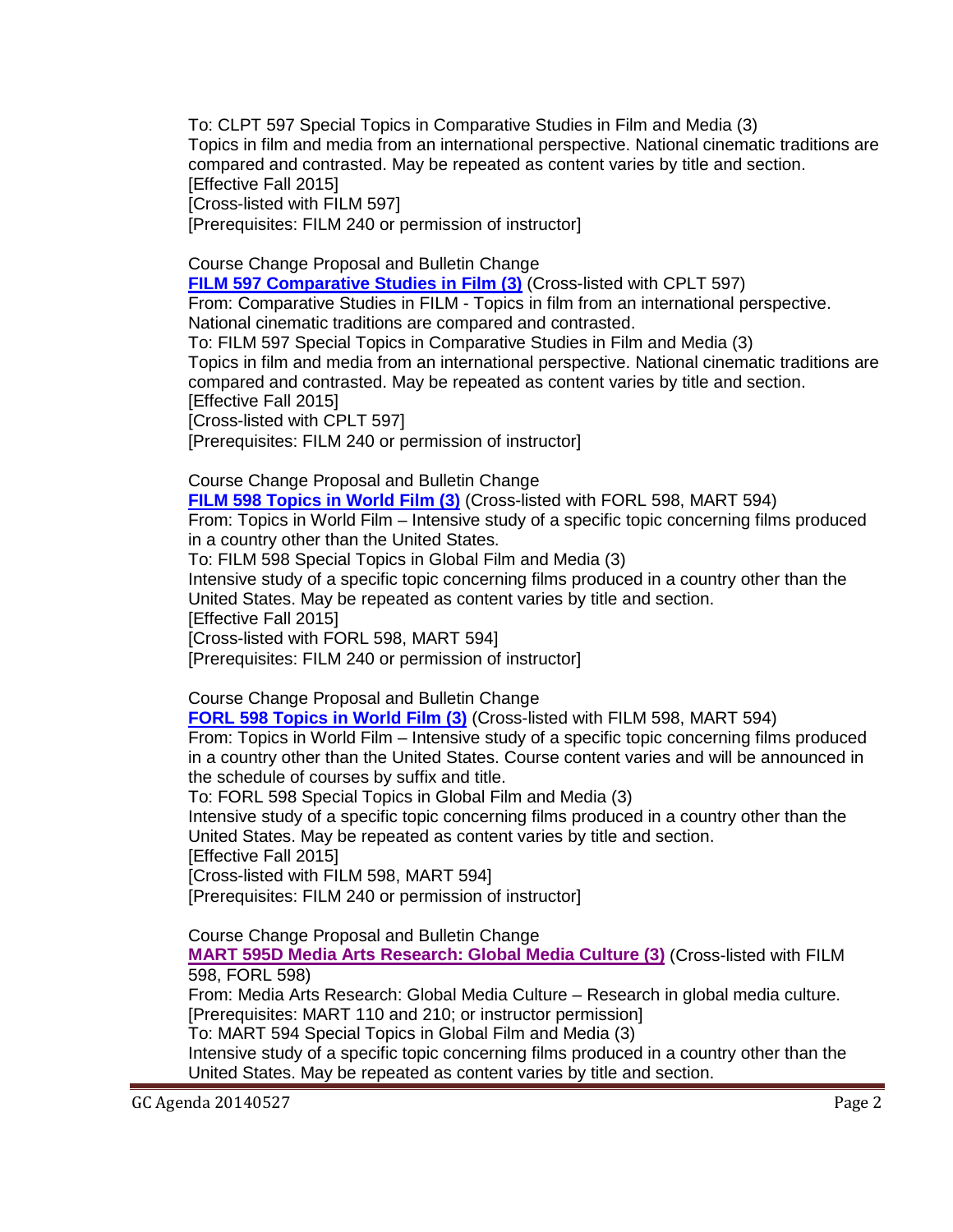[Effective Fall 2015] [Cross-listed with FILM 598, FORL 598] [Prerequisites: FILM 240 or consent of instructor]

- 9. **Fellowships and Scholarships Committee** (Wayne Carver-excused)
- 10. **Report of Science, Math, and Related Professional Programs Committee** (DeAnne Messias)

*Department of Exercise Science*

Academic Program Action **[Doctorate of Physical Therapy](http://gradschool.sc.edu/facstaff/gradcouncil/2013/Doctorate%20of%20PT%20APA%205-1-14_Redacted.pdf)** (124)

To meet accreditation requirements, the Arnold School of Public Health now requires that all its graduate students complete a graduate-level course in Public Health prior to graduation. PUBH 700 meets this requirement. In prior years, DPT students have reported that BIOS 700 provided minimal value to their understanding of the physical therapy field. Since BIOS 700 is not part of the core curriculum for the DPT degree, removing it from the program of study will not have a negative impact on the educational outcomes for the students.

[Effective Fall 2014]

 *Department of Health Services Policy and Management*

New Course Proposal **[HSPM 776 Physician Practice Management](http://gradschool.sc.edu/facstaff/gradcouncil/2013/HSPM%20776%20NCP_Redacted.pdf)** (3) Builds on prior MHA coursework on health care management to focus on specific knowledge and skills applicable to the management of physician practices. [Effective Fall 2014] [Prerequisites: HSPM 731 and HSPM 769]

Distributed Education Delivery

**[HSPM 791 Management of Non-Profit Community Health Organizations](http://gradschool.sc.edu/facstaff/gradcouncil/2013/HSPM%20791%20DED-STC_Redacted.pdf)** (3) Introductory course will develop the essential competencies necessary for managing community-based, non-profit health organizations including governance, financial operations, staffing, planning and evaluation. [Effective Summer 2014] [Prerequisites: NONE]

*Department of Electrical Engineering*

Course Change Proposal and Bulletin Change **[ELCT 870 Computational Simulation](http://gradschool.sc.edu/facstaff/gradcouncil/2013/ELCT%20870%20CCP_Redacted1.pdf)** (3) From: Computational Simulation Computational tools and techniques for simulation of physical systems with emphasis on excitation, diffusion, and scattering problems. To: Computing Methods for System Simulation (3)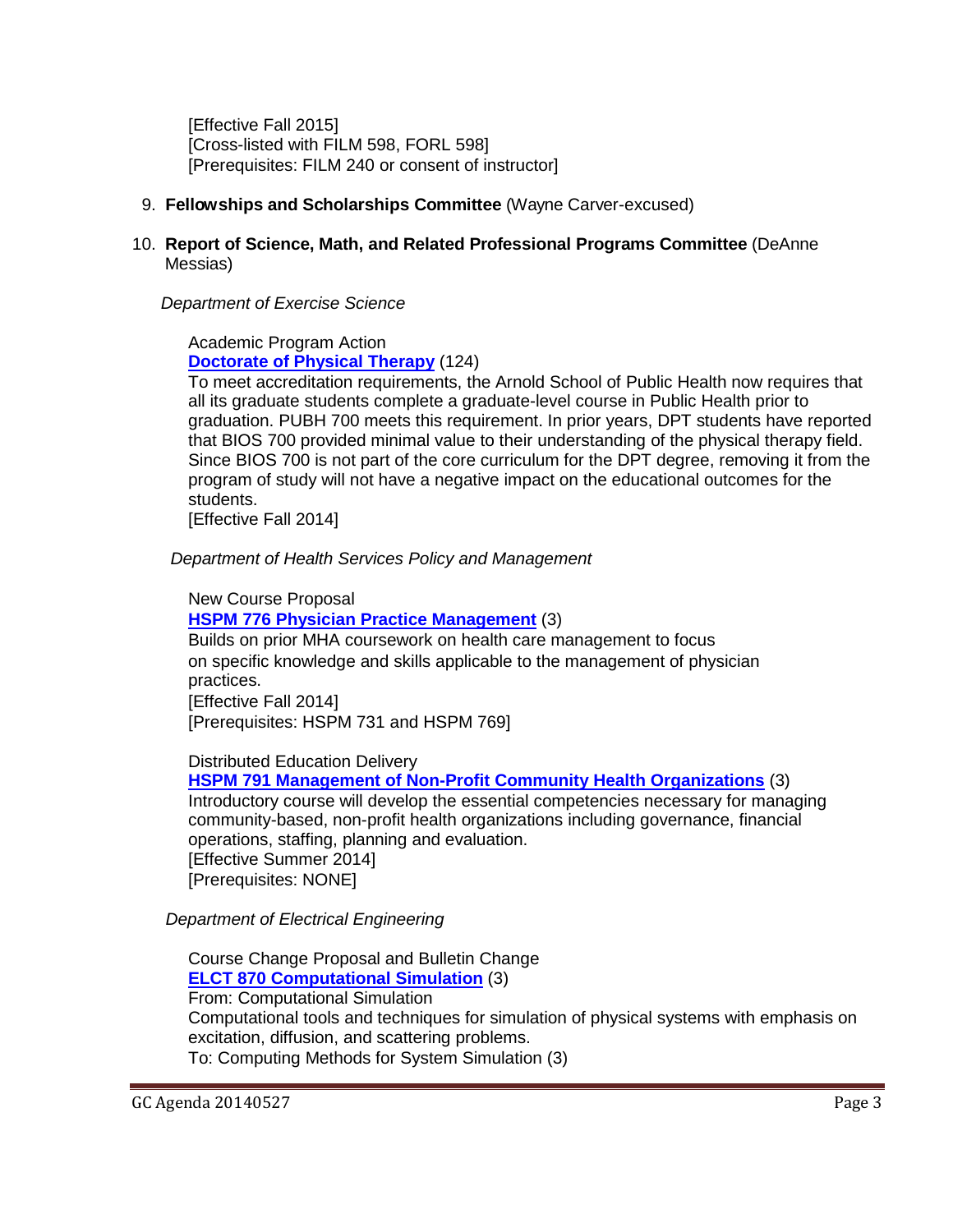Use and development of computer software applications for modeling and simulation of energy systems.

Course title and description are being changed to reflect current content. Course was created to accommodate advancements in electrical engineering concepts and applications. [Effective Fall 2015] [Prerequisites: From - ELCT 761, 766, 771, 775. To - NONE]

*Department of Mechanical Engineering*

New Course Proposal/Distance Education Delivery **[EMCH 780 Energy Storage](http://gradschool.sc.edu/facstaff/gradcouncil/2013/EMCH%20780%20NCP_Redacted%20updated.pdf)** (3) Introduction to the principles and mechanisms of thermal, mechanical, chemical and electrochemical energy storage methods and technology. **[Effective Fall 2015]** [Prerequisites: EMCH 394 or consent of instructor]

### 11. **Report of the Humanities, Social Sciences, Education, and Related Professional Programs Committee** (J. Daniel Jenkins)

*Department of Anthropology*

Course Change Proposal/Bulletin Change **[ANTH 711 Ethics and Anthropology](http://gradschool.sc.edu/facstaff/gradcouncil/2013/ANTH%20711%20CCP_Redacted1.pdf)** (1)

From: ANTH 711 Ethics and Anthropology (1)

This course has been offered for years as a 1-credit required course covering ethics in Anthropology. We are changing the course to a 3-credit course addressing professionalization and ethics, 1) in response to student requests for additional training in professionalization, 2) continued desire to offer training in ethics, and 3) to improve its articulation (as a 3-credit course) with faculty teaching loads and student course loads.

To: ANTH 711 Professionalism and Ethics (3)

Presentations of critical skills to achieve career goals in a variety of anthropological applications, develop portfolios, prepare competitive job applications, and produce effective grant proposals. Ethics issues in anthropological research publishing and teaching.

[Effective Fall 2015] [Prerequisite: NONE]

 *Department of Political Science*

Academic Program Actions/Bulletin Change **[International Studies, MA](http://gradschool.sc.edu/facstaff/gradcouncil/2013/International%20Studies,%20MA%20APA_Redacted.pdf)** (30)

The Masters of Arts degree with a major in international studies provides students with a strong foundation in the theory and practice of international studies.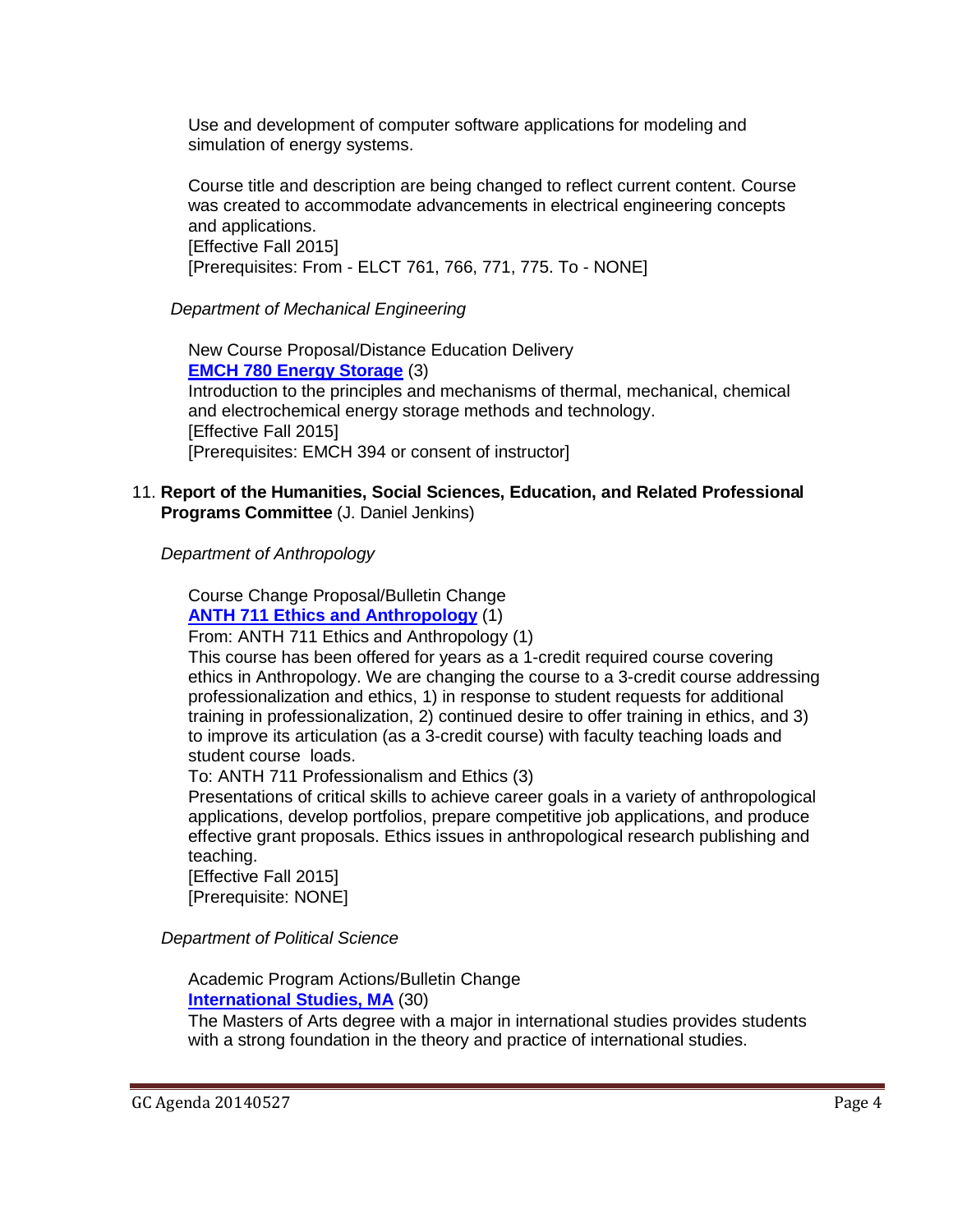The proposed revisions are intended to enhance the attractiveness and intellectual and professional value of the Master of International Studies (MAIS) program by increasing the flexibility of the program, emphasizing the interdisciplinary character of the degree, and emphasizing the professional orientation of the program. [Effective Fall 2015] [Prerequisite: NONE]

#### *Hospitality, Retail & Sport Management*

#### Distance Education Delivery

**[ITEC 745 Telecommunications for Health Information Technology](http://gradschool.sc.edu/facstaff/gradcouncil/2013/ITEC-745%20DED_Redacted.pdf)** (3)

Telecommunications is core to the success of business in today's dynamic global environments. Traditionally, telecommunications encompasses WANs, MANs, LANs, PANs and DANs. It includes wired and wireless transmission as well as PSTN and Internet-based networking, telehealth, telemedicine, mobile health, electronic health, etc., application and technologies are built on the telecommunications infrastructure. Employees of health enterprises, such as medical practices, hospitals, medical vendors, insurance firms, and regulatory agencies, should have an understanding of the role telecommunications plays in IT and in efficient and effective medical and health delivery. Telecommunications issues also affect the delivery of services, business strategies, government regulations, and the economy. This course will focus on the public networks and telecommunications issues specifically impacting the health industry. [Effective Summer 2014] [Prerequisite: NONE]

*Department of English*

#### Academic Program Actions/Bulletin Change **English, [MA, PhD; MFA Creative Writing](http://gradschool.sc.edu/facstaff/gradcouncil/2013/English%20MA%20PhD%20Creative%20Writing%20MFA_Redacted1.pdf)**

(MA) 30 hours - To eliminate the English MA comprehensive exam for the Emphasis in English and American Literature, Emphasis in Composition and Rhetoric, and the Emphasis in Speech Communication has the following justifications: 1) Of the 17 peer and peer-aspirant institutions reviewed for the sake of comparison, only two (UNC and Kentucky) require an MA comprehensive exam, while one (UVA) offers it as an option. Eliminating this exam requirement would bring us in line with most of our peer and peer-aspirant institutions (UT-Austin, Colorado, Illinois, Indiana, Florida, Maryland, Michigan, NYU, Ohio State, Pen State, Rutgers, SUNY-Albany, Vanderbilt and Wisconsin, i.e.) 2) The MA exam distracts students from their coursework and from the important work of writing a thesis, a recognized genre (i.e. an article) in the profession. 3) The MA thesis fulfills the assessment required by the Graduate School.

(PhD) Philosophy in English with an Emphasis on English and American Literature - 36 hours

(PhD) Philosophy in English with an Emphasis in Composition and Rhetoric - 42 hours - To eliminate the PhD qualifying exam for both literature and composition/rhetoric emphases and substitution of a meeting and oversight in its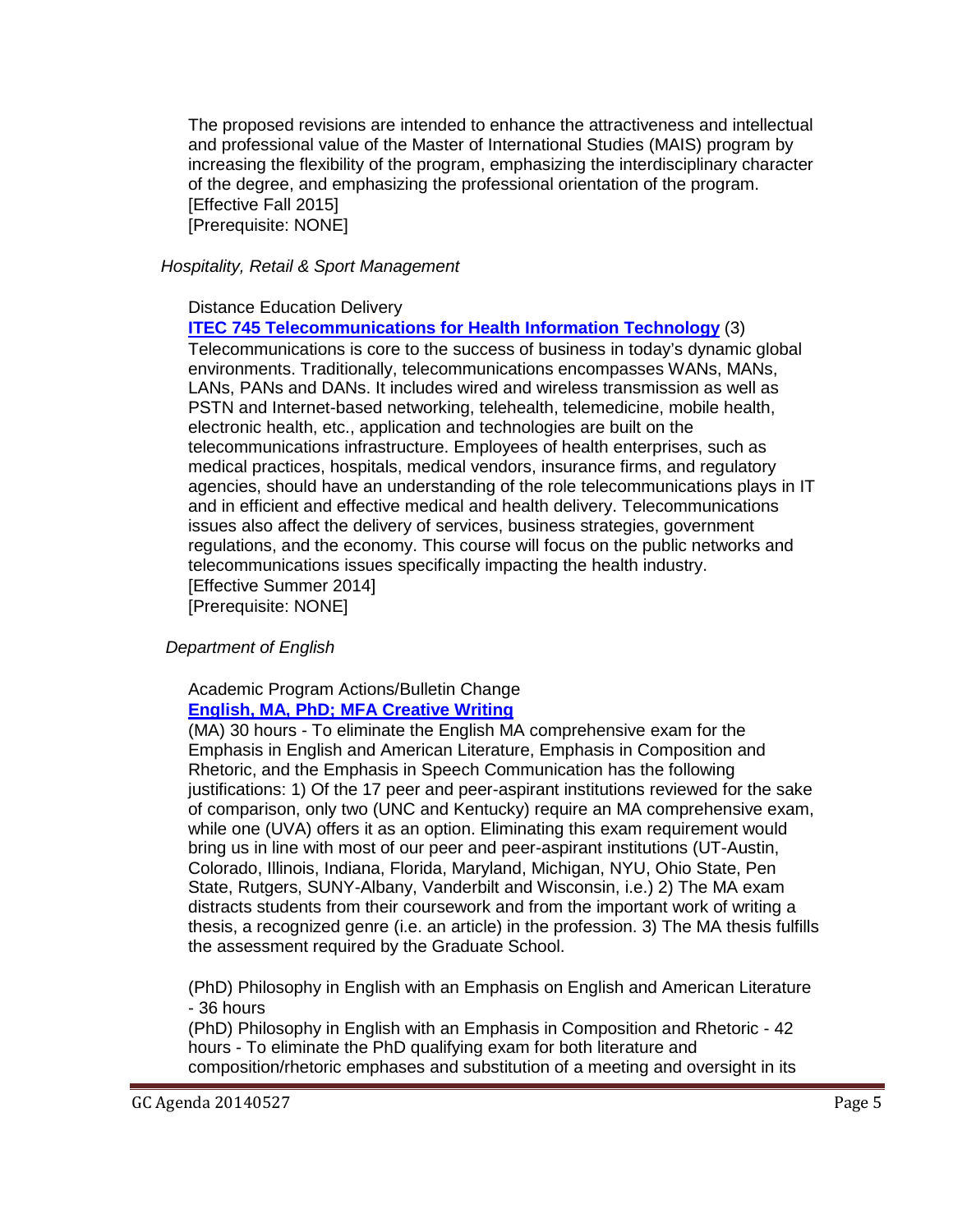stead. Revision to the written portion of the PhD comprehensive exam so that it becomes a 72 hours take-home exam.

Change the written portion of the PhD comprehensive exam as follows: The new model retains both a written and an oral comprehensive exam even though only a few of the 17 peer and peer-aspirant instructions we researched require both formats. The goal in reformatting the written portion as a 3-day take-home exam was to allow the exercise to serve as a better indicator of a student's comprehensive knowledge of field(s) and as a more useful exercise for students themselves since a lengthier process of composition and revision is closer to normative practice for scholars in the discipline.

(MFA: Creating Writing) 45 hours - To eliminate the MFA comprehensive exam and the foreign language requirement. The most recent external review of the English department recommended that the department undertake a review of our graduate Program curricula and degree requirements relative to those of peer and peeraspirant institutions. In response, the MFA in creative writing program examined its requirements against the Poets & Writers 2012 Top Fifty MFA programs list, which is the closest thing graduate creative writing programs have to a ranking system. (2012 is the year that we broke into the top fifty, making this particular list an excellent snapshot of our peer and – predominately – peer-aspirant programs.)

The MFA/Creative Writing Committee voted in favor of these changes unanimously (with one abstention). After the changes were approved by the English department's Graduate Committee and discussed with the Faculty Advisory Committee, a vote of the full department was taken. The English faculty voted heavily in favor of eliminating the language-proficiency requirement (with one abstention and one opposed).

[Effective Fall 2015] [Prerequisite: NONE]

New Course Proposal

#### **ENGL 691 [Teaching of Literature in College](http://gradschool.sc.edu/facstaff/gradcouncil/2013/ENGL%20691%20NCP_Redacted.pdf)** (2)

Introduction to the methods of teaching literature, with emphasis on current pedagogical practice, theory and applications of electronic media. This course meets during the first seven weeks of the term and provides supervision of graduate students teaching English 101. Enrollment restriction: New-1<sup>st</sup> year Graduate Teaching Assistants.

New Pedagogy course to make available to undergraduates. Submitted to Graduate Council instead of University Curricula & Courses Committee. [Effective Fall 2014] [Prerequisite: NONE]

New Course Proposal

**[ENGL 692 Teaching of Composition in College](http://gradschool.sc.edu/facstaff/gradcouncil/2013/ENGL%20692%20NCP_Redacted.pdf)** (1)

Introduction to the methods of teaching composition, with emphasis on current pedagogical practice, theory and application of electronic media. This course meets during the first seven weeks of the term and provides supervision of graduates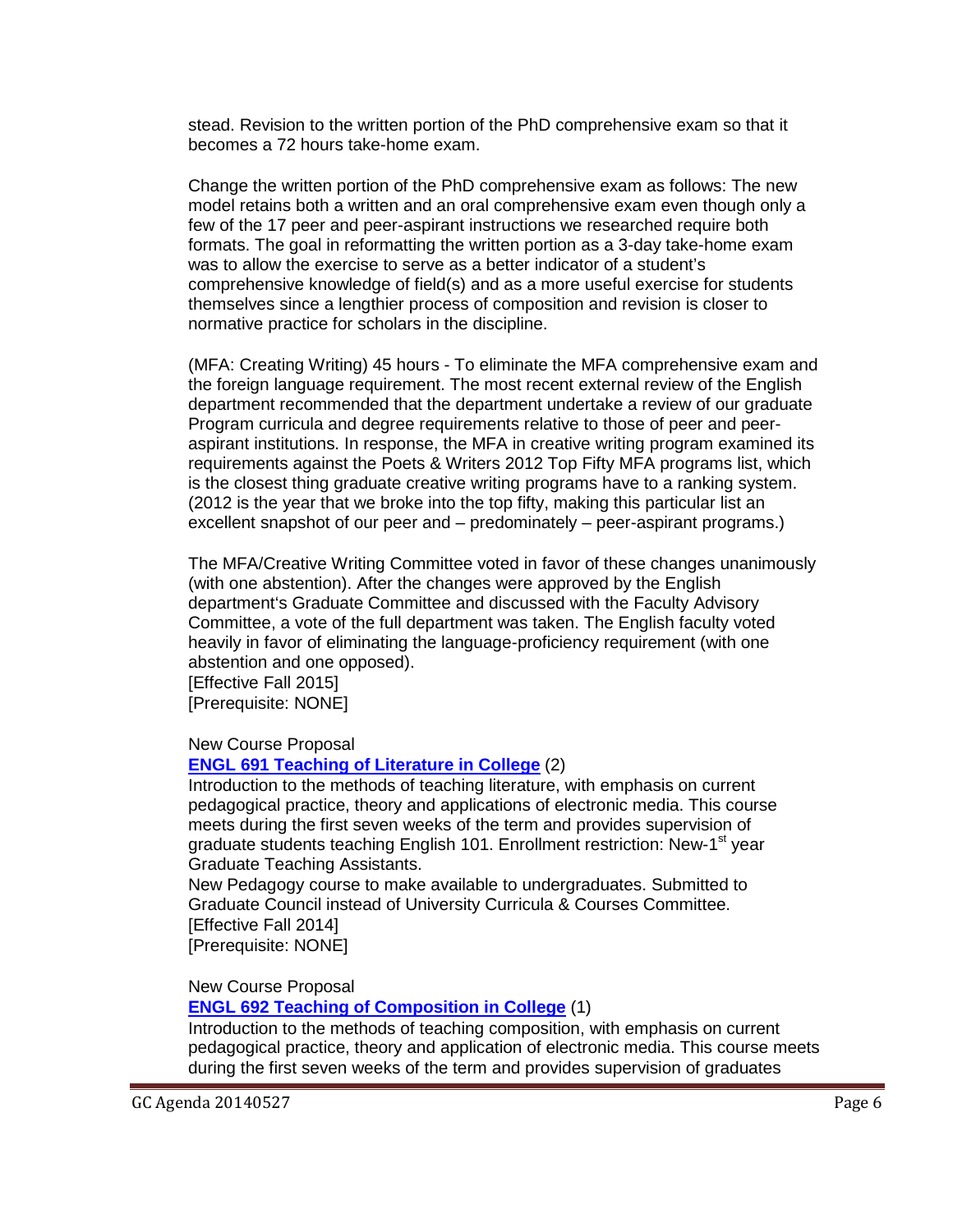students teaching English 102. Enrollment restriction: New-1<sup>st</sup> year Graduate Teaching Assistants.

New Pedagogy course to make available to undergraduates. Submitted to Graduate Council instead of University Curricula & Courses Committee. [Effective Fall 2014] [Prerequisite: NONE]

 Course Change Proposal **[ENGL 701A Teaching of Composition in College \(Course deletion\)](http://gradschool.sc.edu/facstaff/gradcouncil/2013/ENGL%20701A%20CCP_Redacted.pdf)** (3) Deletion of the pedagogy courses. [Effective Fall 2015] [Prerequisite: NONE]

Course Change Proposal **[ENGL 701B Teaching of Literature in College \(Course deletion\)](http://gradschool.sc.edu/facstaff/gradcouncil/2013/ENGL%20701B%20CCP_Redacted.pdf)** (3) Deletion of the pedagogy courses. [Effective Fall 2015] [Prerequisite: NONE]

 *Department of Education*

New Course Proposal **[EDTE 841 Genre Study: Academic Writing in Education](http://gradschool.sc.edu/facstaff/gradcouncil/2013/EDTE%20841%20NCP_Redacted.pdf)** (3) An overview of academic writing in education as a genre. Emphasis is on learning to understand and critique the genre and produce papers, articles, proposals and/or dissertations. [Effective Summer I 2014] [Prerequisite: Admission to a PhD program in Education]

*Moore School of Business*

Bulletin Change

**[Doctor of Philosophy in Economics](http://gradschool.sc.edu/facstaff/gradcouncil/2013/ECON%20PhD%20BCH.pdf)**

The proposed change in bulletin language brings it into agreement with the Economics PhD Policy Statement.

*From:* Second year field courses (18 Hours)

There will be six field courses offered in the second year. All students will be required to take these six courses. These offerings will take advantage of the department's strengths in international economics and applied microeconomics. The six courses will include international trade, international monetary economics, economics growth and development, and three courses in three separate appliedmicroeconomics areas (selected from public choice, experimental economics, health economics, industrial economics, microeconomics and labor economics). *To:* Second-year field courses (18 Hours)

There will be six field courses offered in the second year. The course offerings will be jointly determined by student interest and faculty expertise. Up to two courses